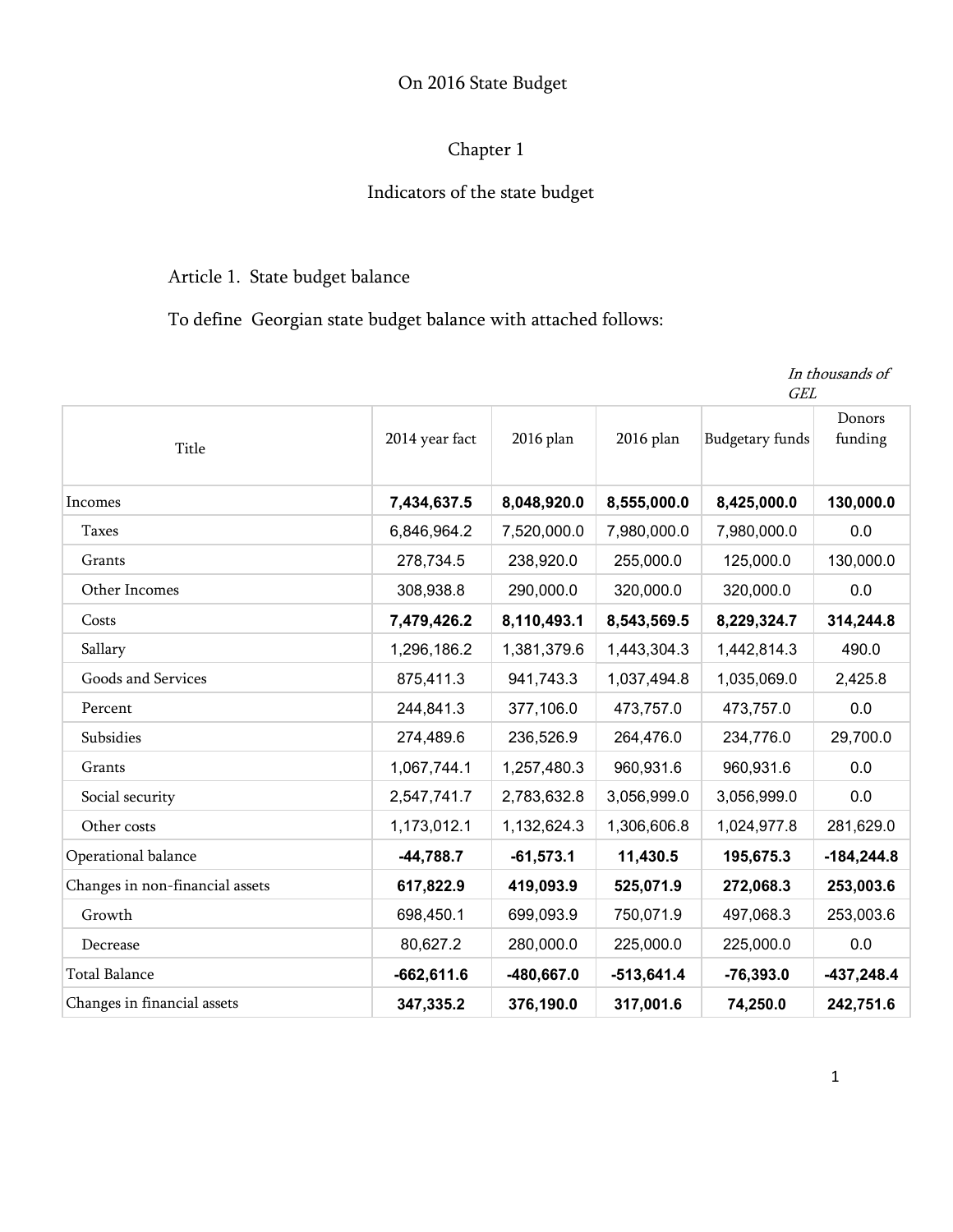| Title                           | 2014 Year<br>Fact | 2015 Year<br>Plan | 2016 Year<br>Plan | Budgetary<br>Funds | Donors<br>funding |
|---------------------------------|-------------------|-------------------|-------------------|--------------------|-------------------|
| Growth                          | 419,475.1         | 461,190.0         | 407,001.6         | 164,250.0          | 242,751.6         |
| Currency and deposits           | 147,272.8         | 125,000.0         | 0.0               | 0.0                | 0.0               |
| Loans                           | 105,830.1         | 158,200.0         | 222,901.6         | 0.0                | 222,901.6         |
| Shares and other capital        | 166,372.1         | 177,990.0         | 184,100.0         | 164,250.0          | 19,850.0          |
| Decrease                        | 72,139.9          | 85,000.0          | 90,000.0          | 90,000.0           | 0.0               |
| Loans                           | 72,136.8          | 85,000.0          | 90,000.0          | 90,000.0           | 0.0               |
| Other receivables               | 3.1               | 0.0               | 0.0               | 0.0                | 0.0               |
| Liabilities                     | 1,009,946.8       | 856,857.0         | 830,643.0         | 150,643.0          | 680,000.0         |
| Growth                          | 1,569,680.5       | 1,331,080.0       | 1,275,000.0       | 595,000.0          | 680,000.0         |
| Domestic                        | 572,815.6         | 315,000.0         | 200,000.0         | 200,000.0          | 0.0               |
| Securities other than<br>Shares | 572,815.6         | 315,000.0         | 200,000.0         | 200,000.0          | 0.0               |
| Foreign                         | 996,864.9         | 1,016,080.0       | 1,075,000.0       | 395,000.0          | 680,000.0         |
| Loans                           | 996,864.8         | 1,016,080.0       | 1,075,000.0       | 395,000.0          | 680,000.0         |
| Shares and other capital        | 0.1               | 0.0               | 0.0               | 0.0                | 0.0               |
| Decrease                        | 559,733.7         | 474,223.0         | 444,357.0         | 444,357.0          | 0.0               |
| Domestic                        | 56,284.6          | 78,194.0          | 84,357.0          | 84,357.0           | 0.0               |
| Securities other than<br>Shares | 35,000.0          | 35,000.0          | 35,000.0          | 35,000.0           | 0.0               |
| Loans                           | 1,181.4           | 1,186.0           | 350.0             | 350.0              | 0.0               |
| Other payables                  | 20,103.2          | 42,008.0          | 49,007.0          | 49,007.0           | 0.0               |
| Foreign                         | 503,449.0         | 396,029.0         | 360,000.0         | 360,000.0          | 0.0               |
| Loans                           | 499,469.7         | 395,000.0         | 360,000.0         | 360,000.0          | 0.0               |
| Other payables                  | 3,979.3           | 1,029.0           | 0.0               | 0.0                | $0.0\,$           |
| Balance                         | $0.0\,$           | $0.0\,$           | $0.0\,$           | 0.0                | 0.0               |

Note: The state budget provided for Treasury bills and bonds to repay the principal amount of 738 000.0 GEL and Treasury bills and bonds as a result of Liabilities Domestic Growth 938 000.0 thousand GEL.